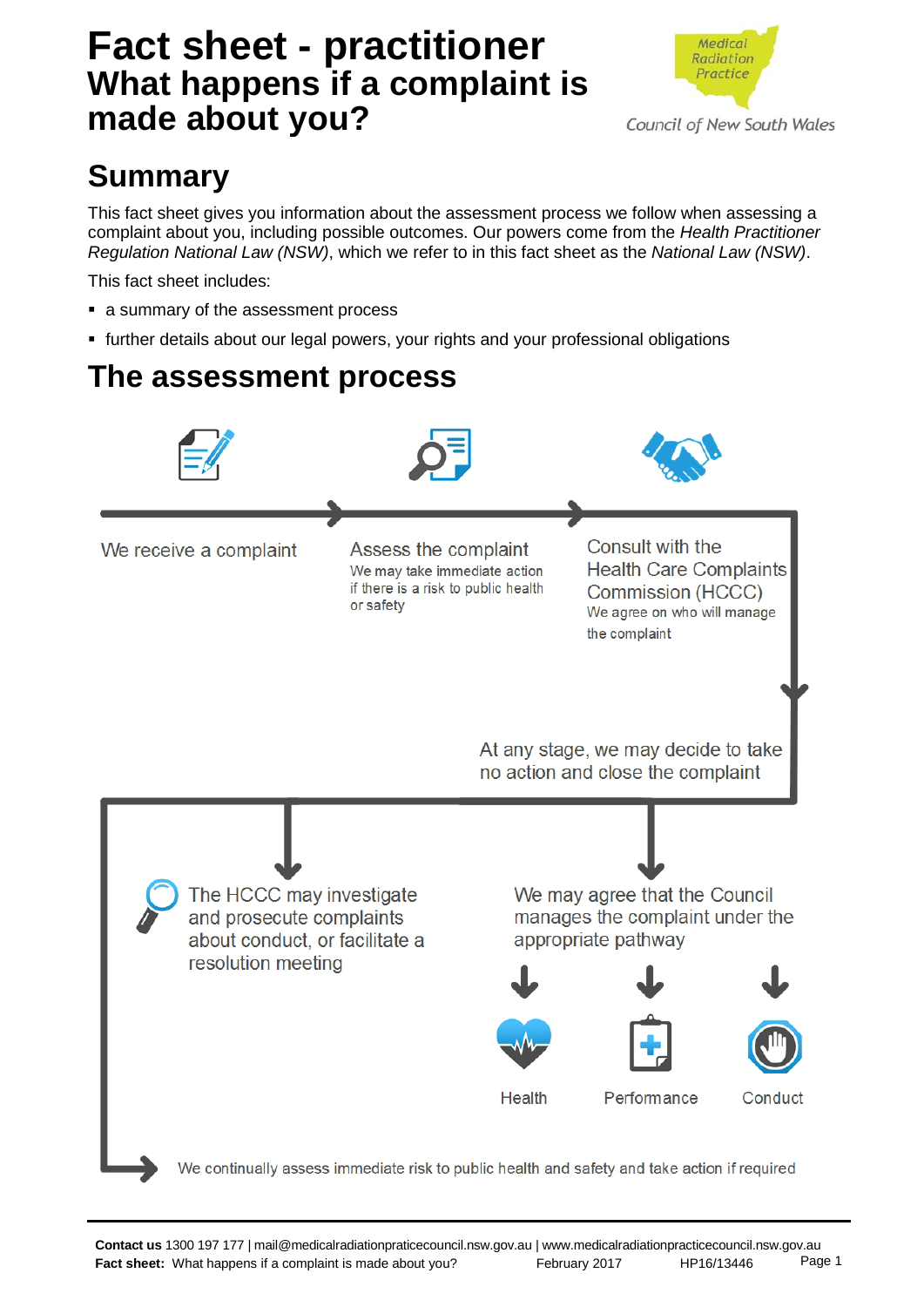# **Fact sheet What happens if a complaint is made about you?**



### We receive a complaint

You will be told about the complaint by either the Health Care Complaints Commission (HCCC) or us, and asked to respond.

Our primary purpose is to minimise any risk of harm in order to protect public health and safety. Our role is not to punish you, but to ensure that you are able to practise safely and competently.

Assessing a complaint and reaching an outcome usually takes months, and sometimes, longer for complex matters. This allows for appropriate assessment and procedural fairness.

### **We assess the risk to public safety**

We assess the seriousness of the alleged conduct or behaviour and any information received, along with the risk of recurrence. At any stage we may hold an urgent hearing. We can act to protect the public and consider suspending or imposing restrictions on your registration if there is an immediate risk, or if it is otherwise in the public interest.

### **We consult with the HCCC and agree on who will manage the complaint**

We jointly decide which agency will manage the complaint. Each agency has different legal powers and the decision will reflect which agency is most suitable. You will be told about this decision.

### **When the HCCC manages the complaint**

The HCCC may investigate and prosecute serious complaints, or facilitate a resolution meeting. More information about the HCCC's process can be found at:

www.hccc.nsw.gov.au/Complaints/Complaint-Process

### **When we manage the complaint**

We manage complaints under three pathways health, performance or conduct. We may:

- collect information from relevant parties, in writing or via an interview
- **•** require you to attend a health and/or performance assessment
- hold a panel or committee meeting to decide whether or not we need to restrict your practice to protect the safety of the public
- **direct you to attend counselling about** professional standards
- **Example 2 and The AHPRA of our decisions so it can** update the national register of health practitioners
- **n** monitor your compliance with any orders or conditions on your registration.

### **A** How we assess the complaint

We consider:

- your individual circumstances, the complaint, your response to the complaint, and any other relevant information (including information requested from other parties and previous complaints)
- **F** if the incident was serious, or is likely to occur again
- **if you have reflected and can demonstrate** an understanding of why your practice or behaviour may have fallen short of acceptable standards.
- the impact of your health on your practice
- **if you have taken any action to ensure that** a similar complaint does not occur again.

### **O** At any stage, we may close the **complaint**

On some occasions, we might agree not to take any action on a complaint, without seeking your response. If this occurs, you will be given a copy of the complaint and told that the complaint is closed.

# **Outcome of the complaint**

We will tell you the outcome of the complaint and any next steps. We will only impose restrictions or requirements on your registration if it is appropriate to do so.